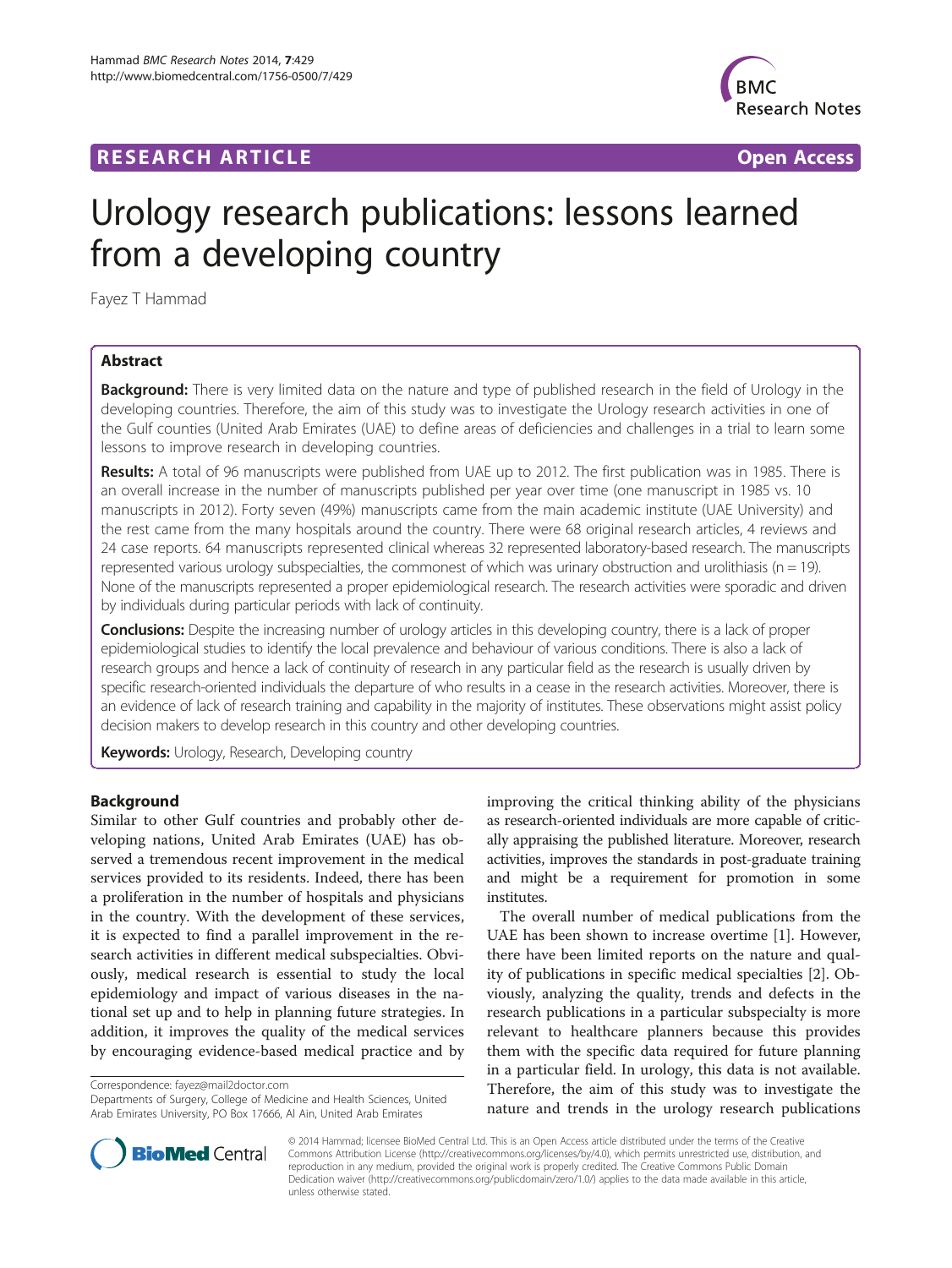<span id="page-1-0"></span>

in the UAE in a trial to learn some lessons to improve research in developing countries.

#### Methods

A Midline (PubMed) [[3\]](#page-3-0) search of all urology-related manuscripts which originated from the UAE up to December 2012 was performed. The search used a combination of words related to both research origin (region) and research field. The words used to indicate research origin were: United Arab Emirates, UAE, Emirates, Gulf, Abu Dhabi, Dubai, Sharjah, Ajman, Umm Al-Quwain, Ras Al Khaimah and Fujairah whereas the words used to indicate the research field were: urology, urinary, uro, kidney, ureter, bladder, prostate, seminal vesicles, urethra, penis, scrotum and testis. All the manuscripts obtained under these headings were reviewed and only urologyrelated articles originated from UAE and written in English were included. Data related to the year of publication, address and type of article, field of research, whether the article represented clinical or laboratorybased research and the impact factor of the journal, were extracted. The impact factor considered in this study was the past 5 year impact factor as listed in the Journal Citation Reports in the ISI Web of knowledge website [\[4](#page-3-0)].

#### Results

A total of 96 manuscripts from UAE were published in indexed peer-reviewed journals up to December 2012. The first publication was in 1985. As demonstrated in Figure 1, there was an overall increase in the number of

manuscripts published per year over time (one manuscript in 1985 vs. 10 manuscripts in 2012). The maximum number of annual publications was 10 articles per year and occurred in 2010 and 2012. Forty seven publications (49%) came from the main academic institute (UAE University) and the rest came from the many hospitals and institutes around the country (Figure 1).

As demonstrated in Table 1, more than two thirds of the articles were original articles whereas case reports constituted one quarter of the published urological articles. Sixty four articles (67%) represented clinical whereas 32 articles (33%) represented laboratory-based research. As demonstrated in Table [2,](#page-2-0) out of all subspecialties, urinary obstruction and urolithiasis represented the most common field of research. None of the articles represented a proper epidemiological research.

As shown in Figure [2](#page-2-0), almost half of the articles were published in journals with impact factors between one and two whereas only one articles was published in a journal with an impact factor of more than four.

There was a trend for the research activities, in general, and in any particular field, to be sporadic and to last for a relatively short period of time due to the fact that such activities were usually driven by certain research-active

|  |  |  |  | Table 1 Type of urology publications from the UAE |  |  |  |
|--|--|--|--|---------------------------------------------------|--|--|--|
|--|--|--|--|---------------------------------------------------|--|--|--|

| Type of publication        | No (%)   |
|----------------------------|----------|
| Original research articles | 68 (71%) |
| Case reports               | 24 (25%) |
| Review articles            | 4 (4%)   |
|                            |          |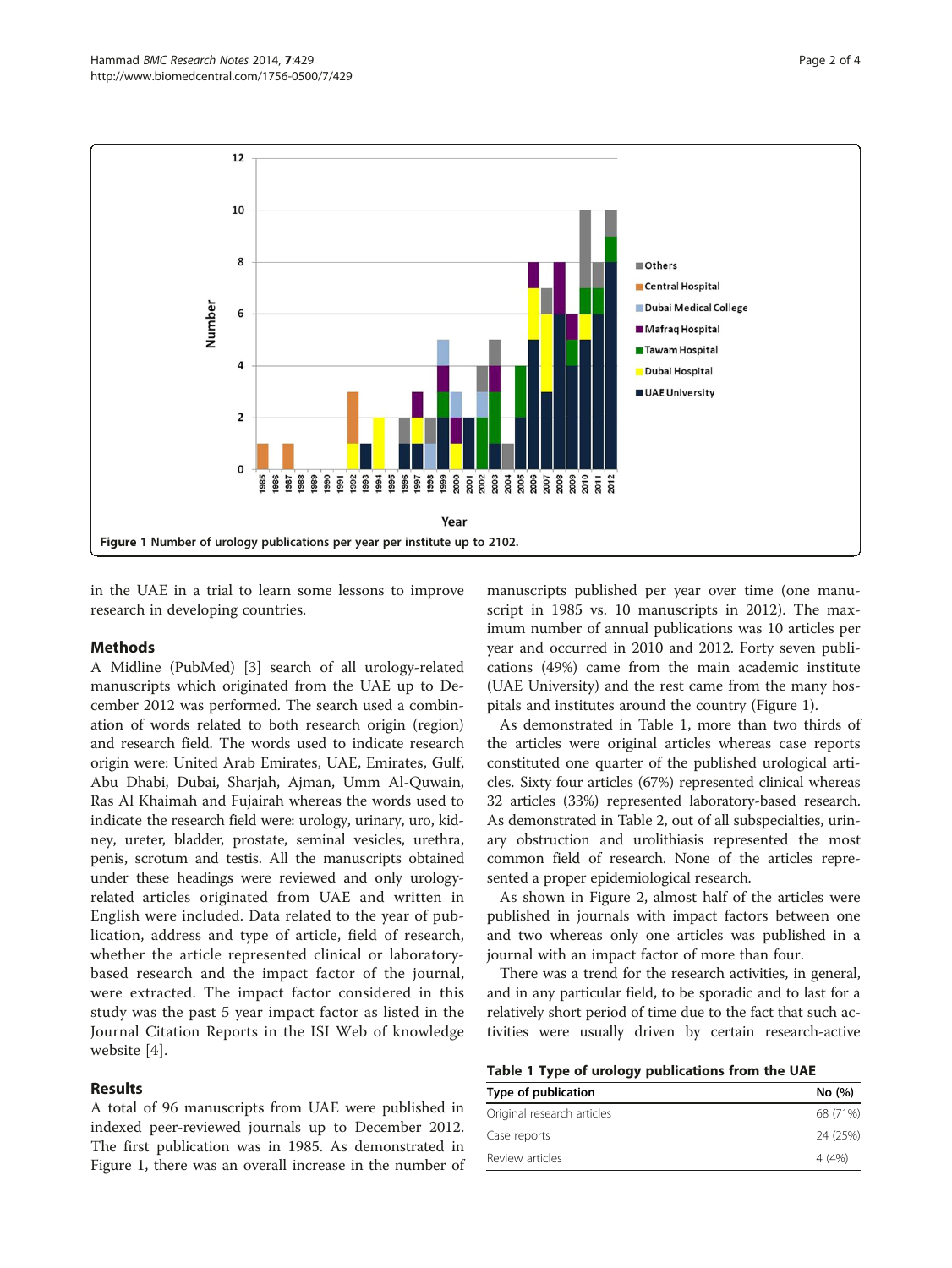<span id="page-2-0"></span>Table 2 The various fields of the urology publications from the UAE

| Field                                | No (%)   |
|--------------------------------------|----------|
| Urinary obstruction and urolithiasis | 19 (20%) |
| Female urology                       | 14 (15%) |
| Congenital abnormalities             | 12 (13%) |
| Andrology                            | 11 (11%) |
| Voiding dysfunction                  | 10 (10%) |
| Uro-oncology                         | 8(8%)    |
| Inflammation and infection           | 6(6%)    |
| Renal ischemia and transplantation   | 6(6%)    |
| Genitourinary trauma                 | 5(5%)    |
| Others                               | 5(5%)    |

individuals; the departure of these individuals caused a cessation of the research activity. This was demonstrated by several examples such as the transient increase in the research activities in Dubai Hospital in the period between 2006 and 2007 and in the central hospital between 1985 and 1992 as shown in Figure [1.](#page-1-0)

## **Discussion**

This study has shown that there was an overall increase in the number of publications in Urology in this country overtime, which paralleled the increase in the population size and number of urologists in the country. However, there appears to be a lack of urology research groups as demonstrated by the cessation of research activity by the departure of certain research-active individuals. Such research groups would not only improve the local research standards, but would also ensure the continuity of research activity even if certain individuals need to leave the country due to personal reasons which is not uncommon in the Gulf countries and other developing nations and could be due to immigration in a trail to find better career opportunities.

One of remarkable observations was the lack of proper epidemiological studies which is required to establish the prevalence of various diseases and their impact on the national population. This is in contrast to other subspecialties such traumatology where the majority of studies were of epidemiological nature [\[5](#page-3-0)]. The reason for this discrepancy is difficult to ascertain but might be due the inherent differences between these two specialities. Alternatively, it could be due to coincident existence of epidemiology-oriented individuals in the trauma compared to urology service in the country. Should this be the case, this also supports the fact that the research is driven by personal interests and expertise and not by the national needs.

The current study has demonstrated that the majority of urology publications from this country came from the main academic institute (UAE University). This is probably expected due to the relatively research intensive nature of this institute and the availability of well-equipped laboratories. This trend appears to be similar to the one observed when the overall medical research publications from the Gulf Corporation Council (GCC) countries were analysed [[6\]](#page-3-0). Therefore, individuals from outside academic institutes who are interested in research activities might do better by collaborating with individuals from these institutes. This fact might also put some responsibility on the academic institutes in the region to extend their collaborations to non-academic institutes to